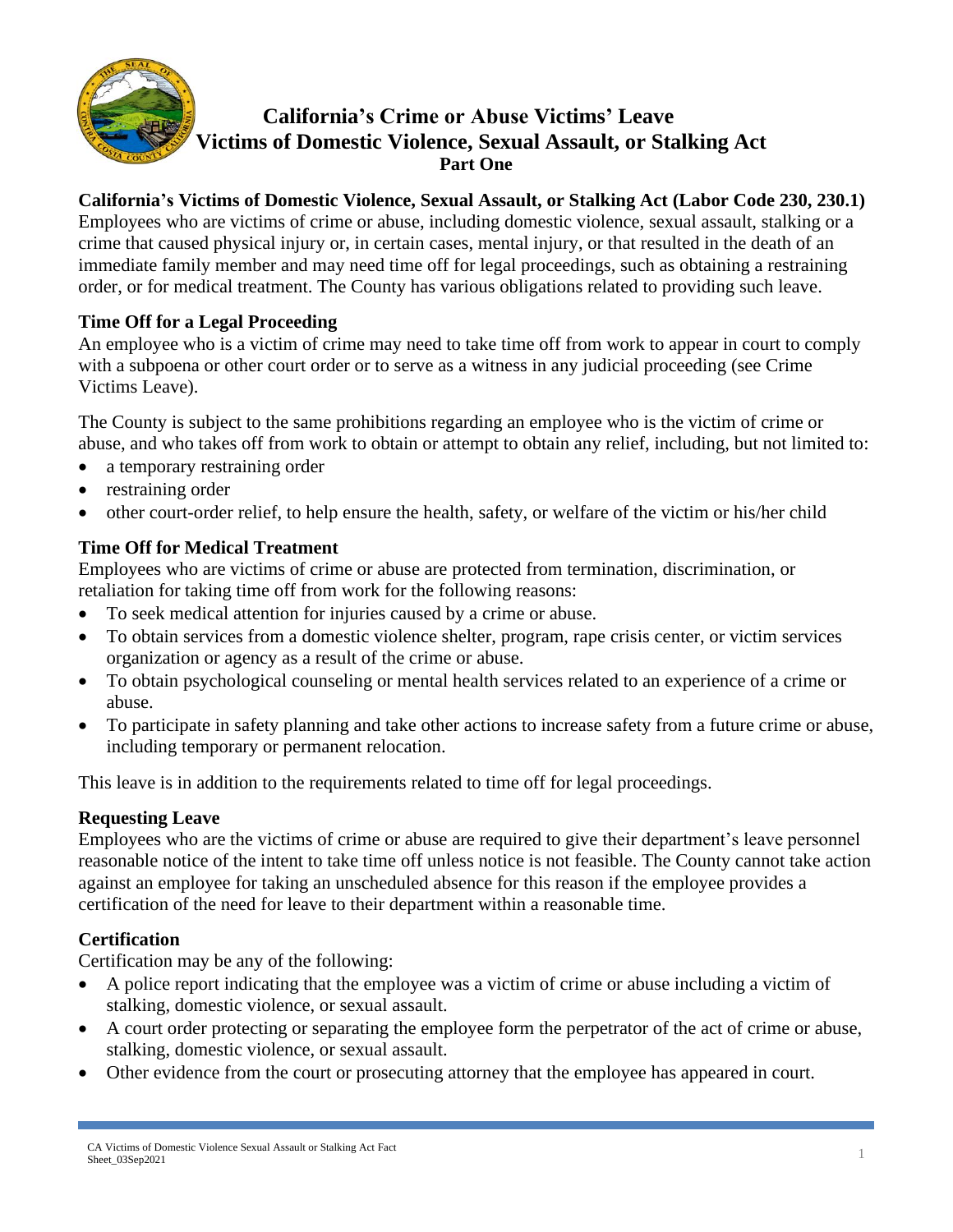- Documentation from a licensed medical professional, domestic violence advocate or advocate for victim of sexual assault, licensed health care provider, or counselor verifying that the employee was undergoing treatment for physical or mental injuries or abuse due to the crime or abuse or resulted in victimization from an act of crime or abuse.
- Any other form of documentation that reasonably verifies that the crime or abuse occurred, including but not limited to, a written statement signed by the employee, or an individual acting on the employee's behalf, certifying that the absence is for a purpose authorized under this law.

### **Eligibility**

All County employees are eligible. There are no service or hours worked requirements.

### **Duration**

Leave will be as needed based on certification provided by the employee. Leave for judicial proceedings can be of any length. Victims' leave for medical treatment does not exceed or add to the unpaid leave time that the FMLA allows. This leave is limited to 12 weeks (or 18 weeks for employees with extended FMLA) in a 12-month period. This may include ongoing/long-term counseling sessions.

### **Pay**

The leave is unpaid. However, employees can use available sick leave, vacation, or other PTO accruals.

### **Discrimination Protection**

The County cannot discriminate or retaliate against a victim of crime or abuse for taking time off work for legal proceedings or medical treatment. It is unlawful to discharge or in any manner discriminate or retaliate against an employee because of his/her status as a victim of crime or abuse if either:

- The employee has provided notice of their status as a victim of crime or abuse, or
- The department has actual knowledge of the status

This anti-discrimination protection is irrespective of whether the employee has requested time off.

### **Accommodating a Victim**

The County is required to provide reasonable accommodations for employees who are victims of crime or abuse, and who request an accommodation for their safety while working. The County is not required to provide a reasonable accommodation where the employee has not disclosed his or her status as a victim of crime or abuse.

Reasonable accommodations may include any of the following:

- Implementation of safety measures, including a transfer, reassignment, modified schedule, changed work telephone, changed workstation, or installed lock.
- Assistance in documenting domestic violence, sexual assault, stalking or other crime that occurs in the workplace.
- An implemented safety procedure.
- Other adjustment to a job structure, workplace facility or work requirement in response to domestic violence, sexual assault, or stalking.
- Referral to a victim assistance organization.

Departments' leave personnel must engage in a timely, good faith, interactive process with the employee to determine effective reasonable accommodations. In determining whether the accommodation is or is not reasonable, the department must consider the exigent circumstance or danger facing the employee.